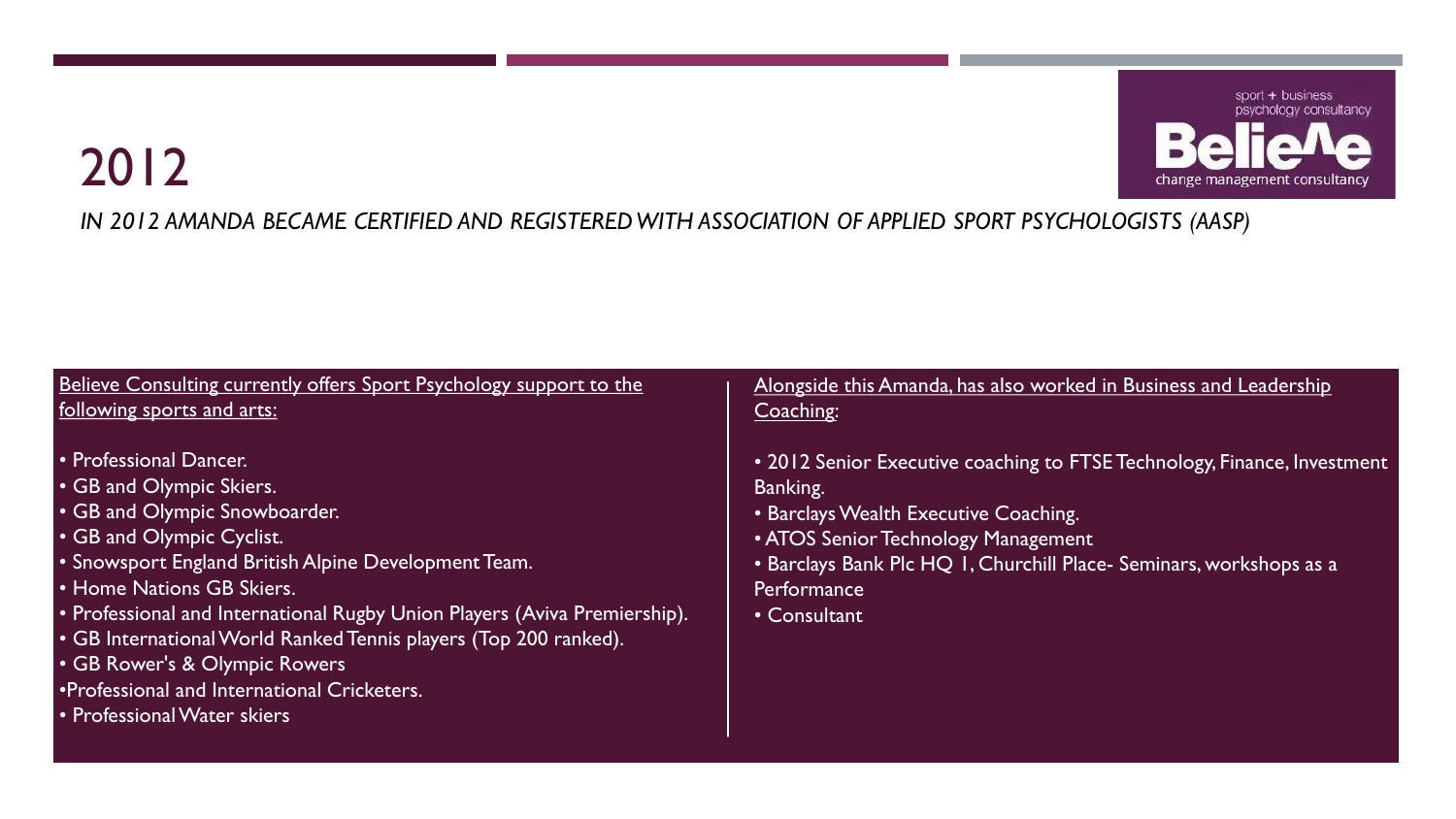

| • Professional Dancer.<br>• GB and Olympic Skiers.<br>• GB and Olympic Snowboarder's.<br>• GB and Olympic Cyclist.<br>• Snowsport England British Alpine Development Team.<br><b>• Home Nations GB Skiers.</b><br>• Professional and International Rugby Union Players (Aviva Premiership).<br>• GB International World Ranked Tennis players (Top 200 ranked).<br>· GB & Olympic Rower's.<br>• Professional and International Cricketers.<br>• Olympic and Commonwealth Judo medal winners | Alongside this Amanda has also worked in Business and Leadership<br>Coaching:<br>• 2013 Senior Executive coaching to FTSE Technology, Finance,<br>Investment Banking.<br>• Barclays Bank Wealth Executive Coaching.<br>• ATOS Senior Technology Management pre-London 2012 Olympic<br>Games.<br>• Barclays Bank Plc HQ 1, Churchill Place- Seminars, workshops as a<br>Performance • Consultant<br>. JP Morgan & Chase Workshops and Seminars - leadership, well-<br>being, high performance workshops (motivation, dealing with<br>pressure, dealing with stress & anxiety, developing team effectiveness<br>differences & processes, pressure and Emotional Intelligence,<br>emotions & mood, Understanding and reducing burnout at work). |
|---------------------------------------------------------------------------------------------------------------------------------------------------------------------------------------------------------------------------------------------------------------------------------------------------------------------------------------------------------------------------------------------------------------------------------------------------------------------------------------------|----------------------------------------------------------------------------------------------------------------------------------------------------------------------------------------------------------------------------------------------------------------------------------------------------------------------------------------------------------------------------------------------------------------------------------------------------------------------------------------------------------------------------------------------------------------------------------------------------------------------------------------------------------------------------------------------------------------------------------------------|
|---------------------------------------------------------------------------------------------------------------------------------------------------------------------------------------------------------------------------------------------------------------------------------------------------------------------------------------------------------------------------------------------------------------------------------------------------------------------------------------------|----------------------------------------------------------------------------------------------------------------------------------------------------------------------------------------------------------------------------------------------------------------------------------------------------------------------------------------------------------------------------------------------------------------------------------------------------------------------------------------------------------------------------------------------------------------------------------------------------------------------------------------------------------------------------------------------------------------------------------------------|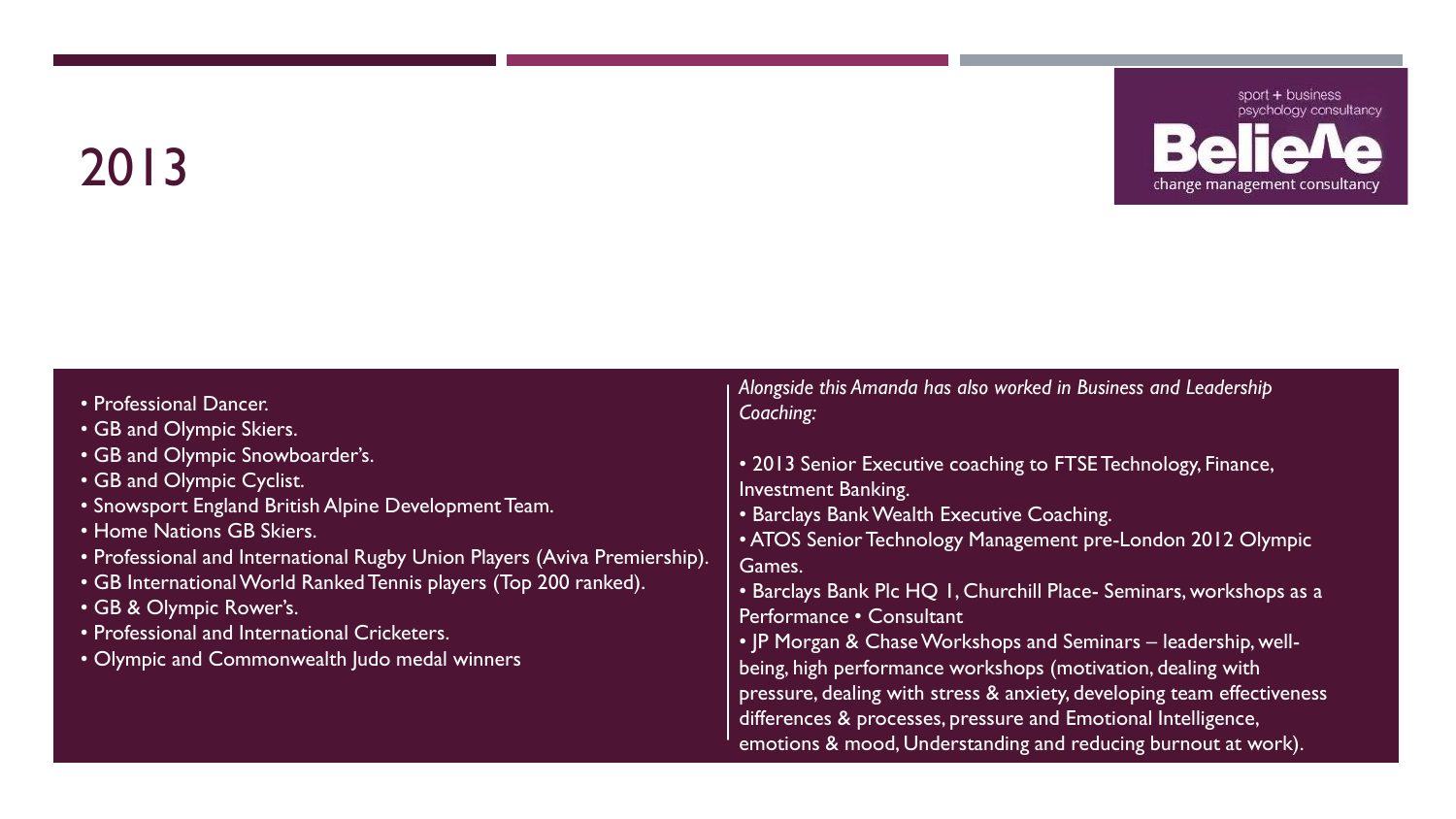

**BARCLAYS BANK PLC – GLOBAL FACULTY OF LEARNING** – (1, CHURCHILL PLACE, CANARY WHARF), LONDON. E14 5RB WORKING GLOBALLY AS A LEADERSHIP, BEHAVIOURAL CHANGE, SPECIALIST & PERFORMANCE PSYCHOLOGIST ACROSS FUNCTION (INVESTMENT BANKING, LEGAL, COMPLIANCE, FX, RETAIL)

| London                     | Present JP Morgan & Chase JP Morgan & Chase Workshops and Seminars - leadership, well - being, high                                                                                             | performance workshops (motivation, dealing with pressure, dealing with stress & anxiety, Developing team effectiveness |
|----------------------------|-------------------------------------------------------------------------------------------------------------------------------------------------------------------------------------------------|------------------------------------------------------------------------------------------------------------------------|
| New York                   |                                                                                                                                                                                                 | differences & processes, pressure and Emotional Intelligence, emotions & mood, Understanding and reducing burnout at   |
| Washington                 | work; mood and performance)                                                                                                                                                                     |                                                                                                                        |
| San Francisco              | • UK, London, (Canary Wharf) Bankside & Bournemouth, Glasgow                                                                                                                                    |                                                                                                                        |
| LA                         | • New York & US offices                                                                                                                                                                         |                                                                                                                        |
| <b>Singapore</b>           | • Abellio Holdings limited (4-6month contract) Leadership and implementation of bespoke High-Performance sport<br>psychology support, to win the Northern Bid (Railway network) worth 8million. |                                                                                                                        |
| Jo burg                    |                                                                                                                                                                                                 |                                                                                                                        |
| Hong Kong                  |                                                                                                                                                                                                 |                                                                                                                        |
| <b>UK</b>                  | Believe Consulting currently offers Sport Psychology support to the following sports and arts:                                                                                                  |                                                                                                                        |
| Asia                       | <b>Olympic Gymnastics</b><br>$\bullet$                                                                                                                                                          | International Professional Tennis players (ATP) players (Top 200)<br>$\bullet$                                         |
| India                      | <b>GB &amp; Olympic Skiing</b><br>$\bullet$                                                                                                                                                     | International and professional Rugby Players (Premiership)<br>$\bullet$                                                |
| Pakistan                   | Water skiers Cricketers.<br>$\bullet$                                                                                                                                                           | <b>Olympic &amp; GB Rowers</b>                                                                                         |
| Middle East - Africa's   . | Professional football (Female & Male Premiership) &                                                                                                                                             | Scotland & Ireland international Rugby players<br>$\bullet$                                                            |
|                            | Youth Academy Tottenham FC (Spurs) & Chelsea FC                                                                                                                                                 | <b>Professional and International Cricketers</b><br>$\bullet$                                                          |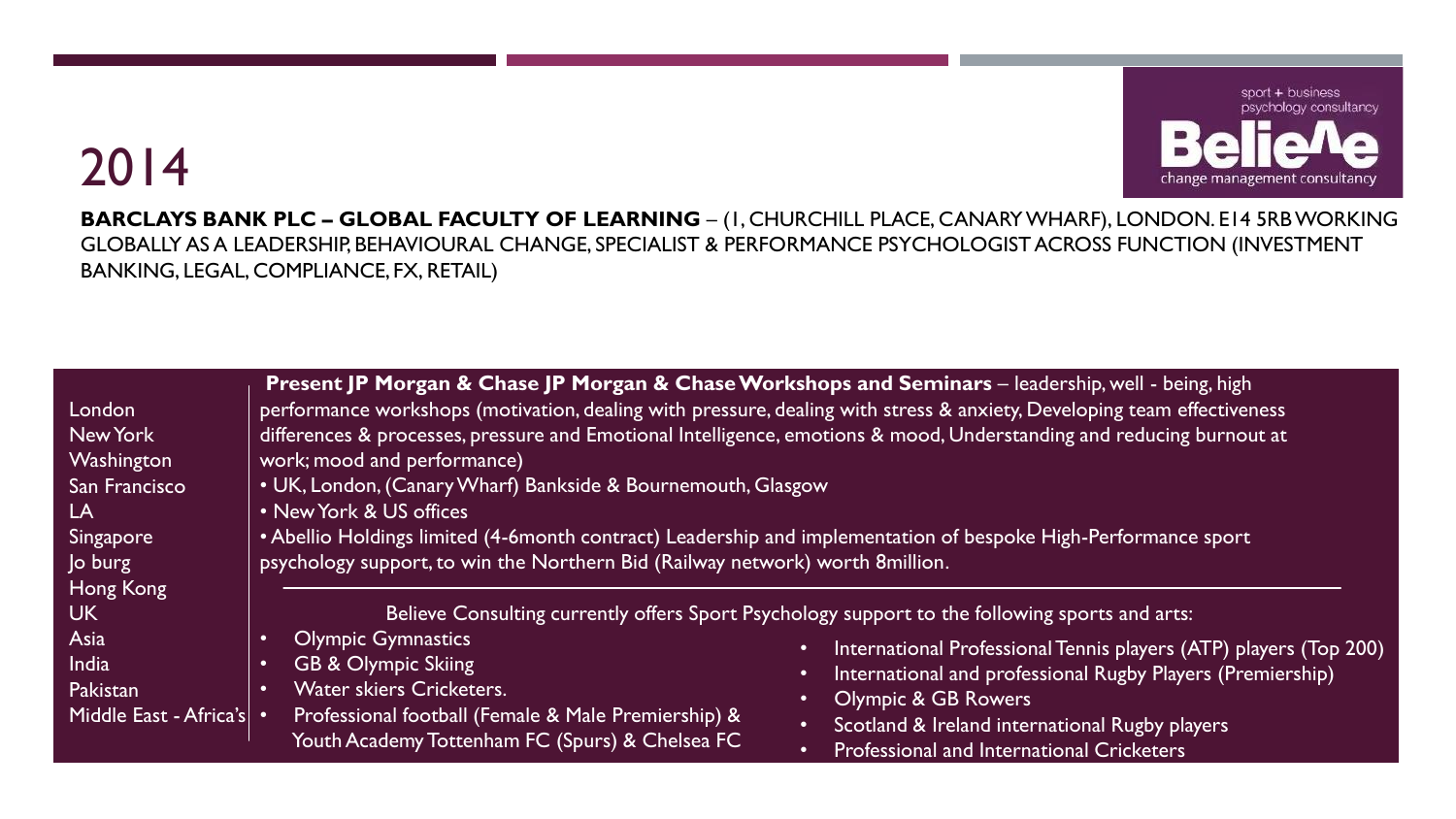#### sport + business psychology consultancy change management consultancy

### 2015-PRESENT

**BARCLAYS BANK PLC – GLOBAL FACULTY OF LEARNING –** (1, CHURCHILL PLACE, CANARY WHARF), LONDON. E14 5RB WORKING GLOBALLY AS A LEADERSHIP SPECIALIST & PERFORMANCE PSYCHOLOGY CONSULTANT ACROSS FUNCTION (INVESTMENT BANKING, LEGAL, COMPLIANCE, FX, RETAIL)

| London<br>New York<br>Washington<br>San Francisco<br>LA | JP Morgan & Chase JP Morgan & Chase Workshops and Seminars – leadership, well - being, high performance workshops<br>(motivation, dealing with pressure, dealing with stress & anxiety, Developing team effectiveness differences & processes, pressure<br>and Emotional Intelligence, emotions & mood, understanding and reducing burnout at work; mood & performance)<br>• UK, London, (Canary Wharf) Bankside & Bournemouth, Glasgow, New York & US offices |
|---------------------------------------------------------|----------------------------------------------------------------------------------------------------------------------------------------------------------------------------------------------------------------------------------------------------------------------------------------------------------------------------------------------------------------------------------------------------------------------------------------------------------------|
| Singapore                                               | Believe Consulting currently offers Sport Psychology support to the following sports and arts:                                                                                                                                                                                                                                                                                                                                                                 |
| Jo burg                                                 | • GB Olympic Gymnastics                                                                                                                                                                                                                                                                                                                                                                                                                                        |
| Hong Kong                                               | • GB & Olympic Skiing                                                                                                                                                                                                                                                                                                                                                                                                                                          |
| <b>UK</b>                                               | • Professional Premiership football (Female & Male Premiership) & Youth Academy Tottenham FC (Spurs) & Chelsea FC                                                                                                                                                                                                                                                                                                                                              |
| Asia                                                    | • Professional Water-skiers                                                                                                                                                                                                                                                                                                                                                                                                                                    |
| India                                                   | • International Professional Tennis players (ATP) players (Top 200)                                                                                                                                                                                                                                                                                                                                                                                            |
| Pakistan                                                | • International and professional Rugby Players (Premiership)                                                                                                                                                                                                                                                                                                                                                                                                   |
| Middle East - Africa's                                  | • Olympic & GB Rowers                                                                                                                                                                                                                                                                                                                                                                                                                                          |
|                                                         | • Scotland & Ireland international Rugby players                                                                                                                                                                                                                                                                                                                                                                                                               |
|                                                         | • Professional and International Cricketers & Professional Squash players                                                                                                                                                                                                                                                                                                                                                                                      |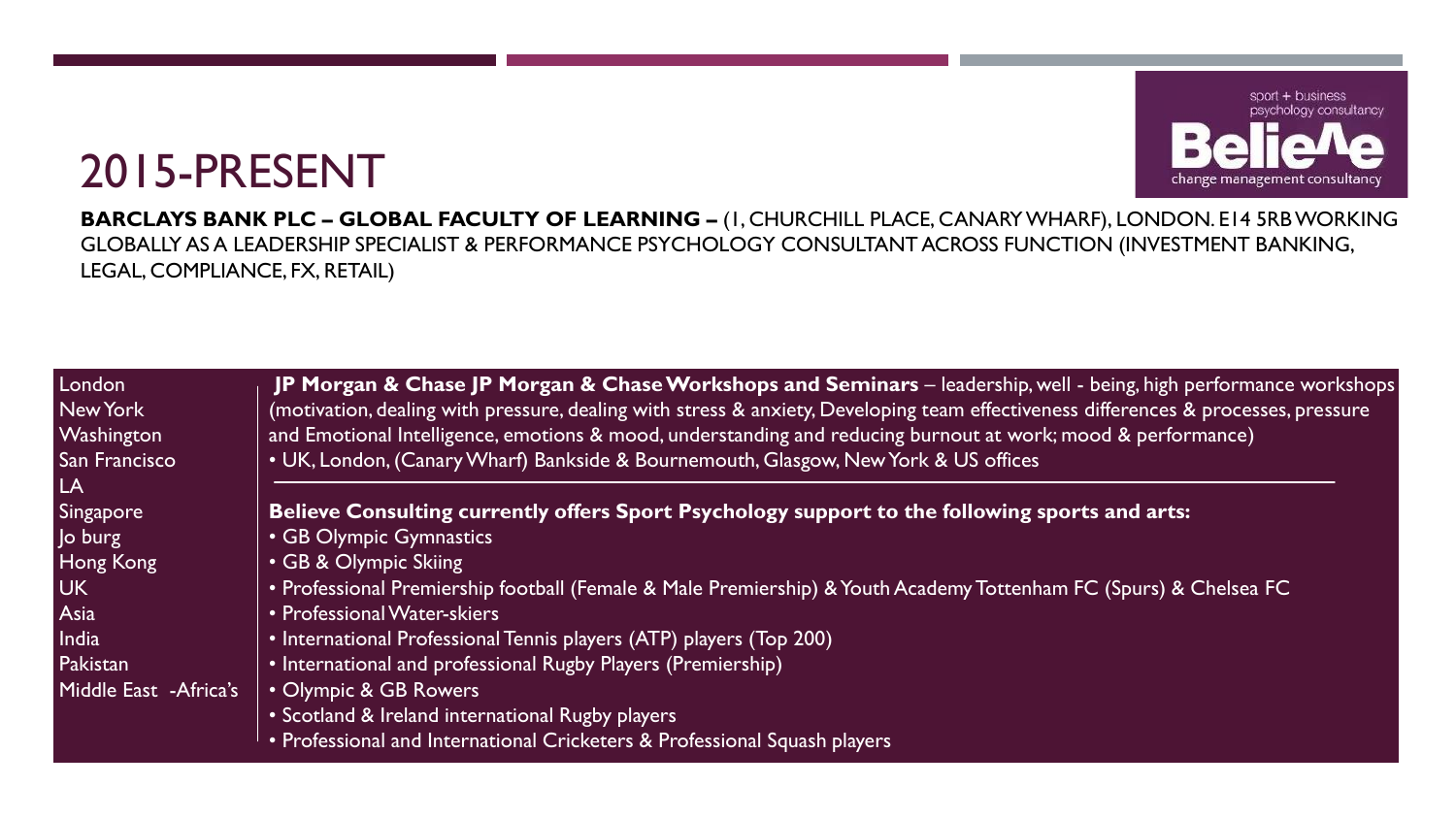### 2016-PRESENT



**BARCLAYS BANK PLC – GLOBAL FACULTY OF LEARNING –** (1, CHURCHILL PLACE, CANARY WHARF), LONDON. E14 5RB WORKING GLOBALLY AS A LEADERSHIP SPECIALIST & PERFORMANCE PSYCHOLOGY PSYCHOLOGIST & BEHAVIOURAL CHANGE CONSULTANT ACROSS FUNCTION (INVESTMENT BANKING, LEGAL, COMPLIANCE, FX, RETAIL)

London New York **Washington** San Francisco LA Singapore Jo burg Hong Kong UK Asia **India** Pakistan Middle East Africa's

JP Morgan & Chase JP Morgan & Chase Workshops and Seminars – leadership, well - being, high performance workshops (motivation, dealing with pressure, dealing with stress & anxiety, Developing team effectiveness differences & processes, pressure and Emotional Intelligence, emotions & mood, understanding and reducing burnout at work; mood & performance)

• UK, London, (Canary Wharf) Bankside & Bournemouth, Glasgow, New York & US offices

• PA Consulting London/UK –Workshops and Seminars as a Leadership, Wellbeing and High-Performance psychology performance consultant.

• MFS Investment UK. Performance Psychology behavioural change and High Performance psychology consultant running workshops and seminars for MFS investment UK.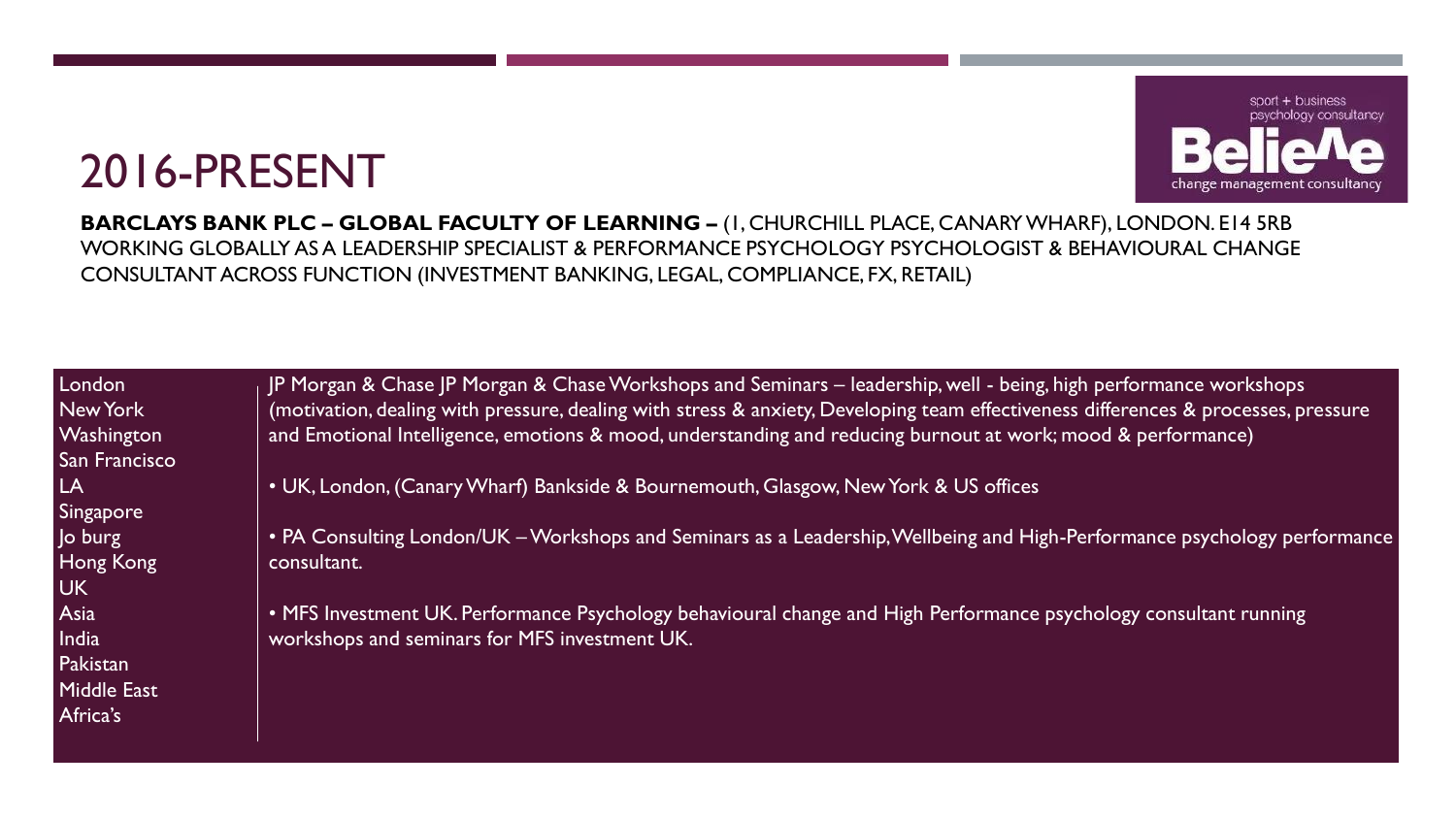

**BARCLAYS BANK PLC – GLOBAL FACULTY OF LEARNING –** (1, CHURCHILL PLACE, CANARY WHARF), LONDON. E14 5RB. WORKING GLOBALLY AS A LEADERSHIP, CHANGE SPECIALIST & HIGHPERFORMANCE PSYCHOLOGIST ACROSS FUNCTION (WELL-BEING, DEALING WITH PRESSURE, EMOTIONAL INTELLIGENCE, STRESS & ANXIETY, MOOD & PERFORMANCE) (INVESTMENT BANKING, LEGAL, COMPLIANCE, FX, RETAIL)

*LONDON, NEW YORK, WASHINGTON, SAN FRANCISCO, LA, SINGAPORE, JO BURG, HONK KONG, UK, ASIA, INDIA, PAKISTAN, MIDDLE EAST, AFRICAS.*

JP Morgan & Chase JP Morgan & Chase: Workshops and Seminars – leadership, well - being, Resilience, high performance psychology workshops as a (motivation, dealing with pressure, dealing with stress & anxiety, Developing team effectiveness differences & processes, pressure and Emotional Intelligence, emotions & mood, understanding and reducing burnout at work; mood & performance)

- UK, London, (Canary Wharf) Bankside & Bournemouth, Glasgow, New York & US offices
- 2017 -Westpac Corporation Bank (London, UK, and Europe) as well as Global. Leadership, Behavioural Change, Resilience, Pressure & well-being performance psychologist/ consultant.
- 2017- MFS Investment UK Psychology behavioural change and HighPerformance psychology consultant running workshops and seminars for MFS Investment UK.

Believe Consulting currently offers Sport Psychology support to the following sports and arts:

- GB Olympic Gymnastics
- GB & Olympic Skiing
- Professional Water skiers
- International Professional Tennis players (ATP) players (Top 200)
- International and professional Rugby Players (Premiership)
- Olympic & GB Rowers Scotland & Ireland international Rugby players
- Professional and International Cricketers.
- Female Olympic athletes
- Professional Dancers
- Performance Psychologist for NFBA UK (National Fast Bowling Academy UK)
- Professional Premiership football (Female & Male Premiership) & Youth
- Academy Tottenham FC (Spurs)
- International Fencers
- Professional Squash players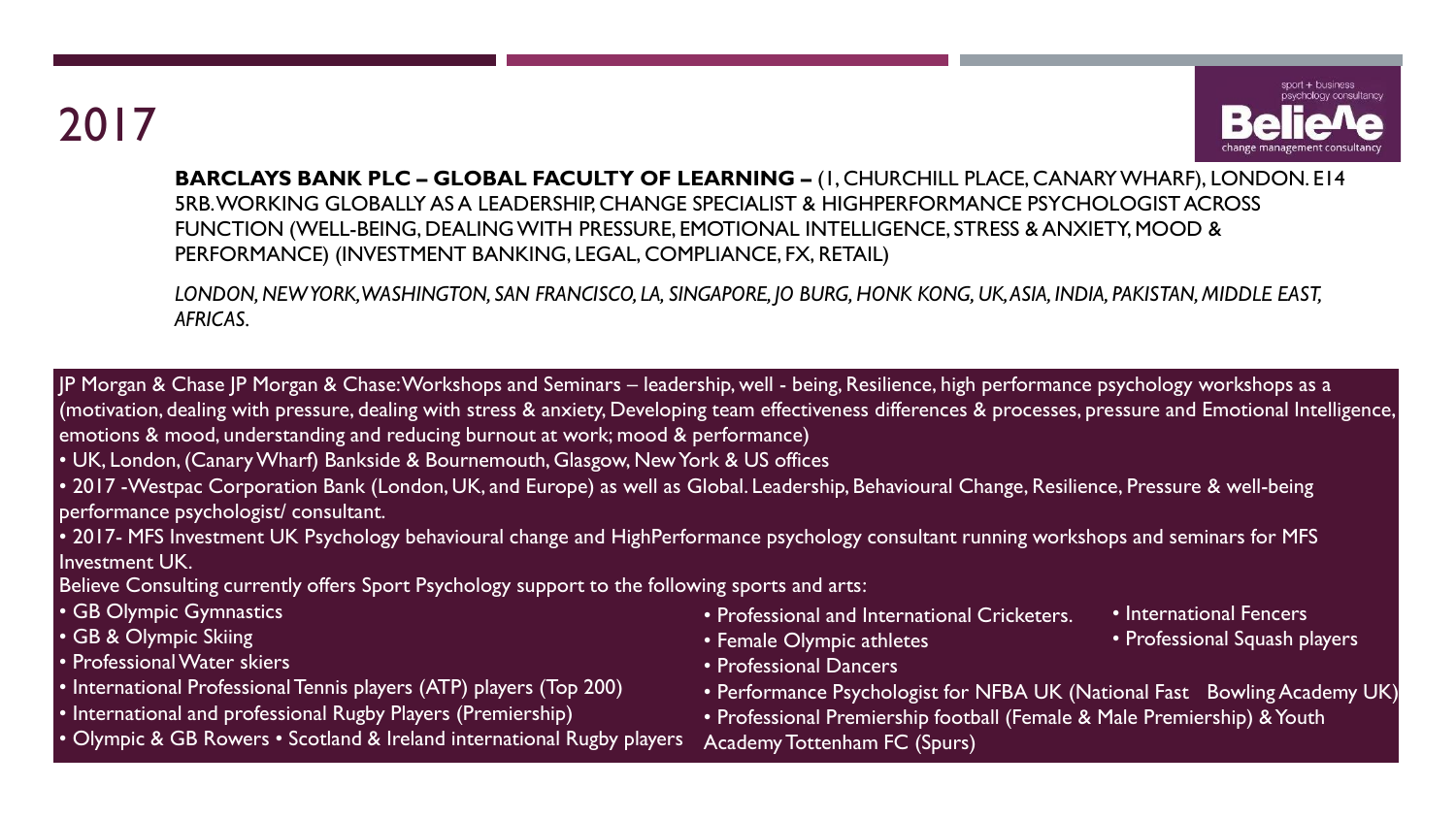### 2018-PRESENT



**BARCLAYS BANK PLC – GLOBAL FACULTY OF LEARNING –** (1, CHURCHILL PLACE, CANARY WHARF), LONDON. E14 5RB. WORKING GLOBALLY AS A LEADERSHIP, CHANGE SPECIALIST & HIGH PERFORMANCE PSYCHOLOGIST (DEALING WITH PRESSURE, EMOTIONAL INTELLIGENCE & GROWTH MINDSET , WELL- BEING, MOOD, EMOTIONS, STRESS AND ANXIETY AS WELL AS BURNOUT IN THE WORKPLACE) ACROSS FUNCTION (INVESTMENT BANKING, LEGAL, COMPLIANCE, FX, RETAIL)

London New York **Washington** San Francisco LA Singapore Jo burg Hong Kong UK Asia **India** Pakistan Middle East -Africa's

Believe Consulting currently offers Sport Psychology support to the following sports and arts:

- GB Olympic Gymnastics
- GB & Olympic Skiing
- Professional Premiership football (Female & Male Premiership) & Youth Academy Tottenham FC (Spurs) & Chelsea FC
- Professional Water skiers
- International Professional Tennis players (ATP) players (Top 200)
- International and professional Rugby Players (Premiership) International Fencers
- Scotland & Ireland international Rugby players
- Professional and International Cricketers.
- Female Olympic athletes
- Professional Dancers
- Performance Psychologist for NFBA UK (National Fast Bowling Academy UK) GB & international Badminton players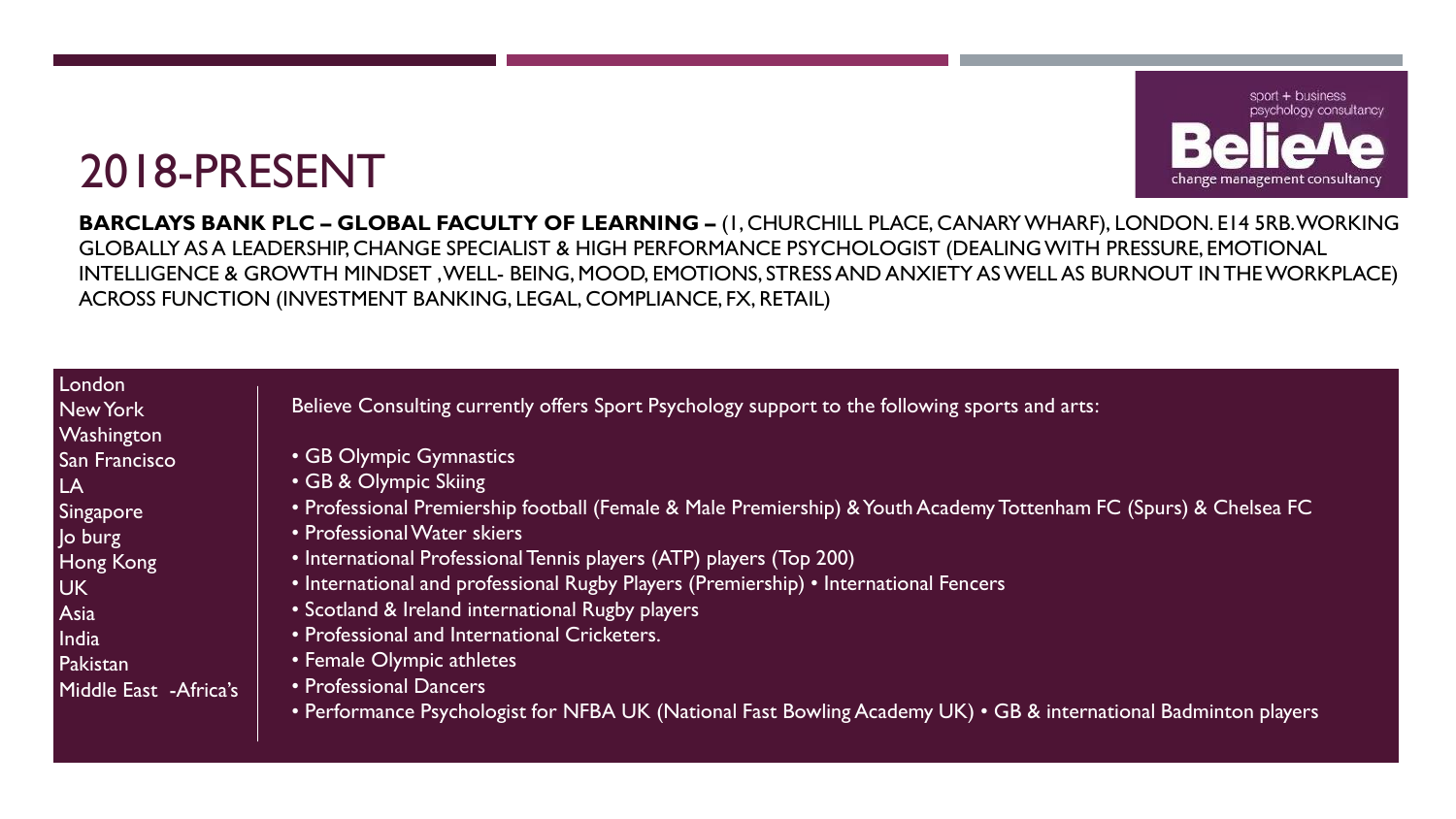#### 2018-PRESENT



**JP Morgan & Chase JP Morgan & Chase: Workshops and Seminars** – leadership, well - being, Resilience, high performance psychology workshops as a (motivation, dealing with pressure, dealing with stress & anxiety, Developing team effectiveness differences & processes, pressure and Emotional Intelligence, emotions & mood, understanding and reducing burnout at work; mood & performance)

• UK, London, (Canary Wharf) Bankside & Bournemouth, Glasgow, New York & US offices

• 2018 -Westpac Corporation Bank (London, UK, and Europe) as well as Global. Leadership, Behavioural Change, Resilience, Pressure & well-being performance psychologist/ consultant.

• 2018-Named Supplier as behavioural Change / Leadership & High Performance psychologist/ Consultancy specialists for Kierhighways Limited contract/ SMARTHIGHWAYS Project and winning the bids & Tender for SMARTHIGHWAYS /Highways England, behavioural Change & High Performance Psychology change / Leadership Development, Dealing with pressure, support worth 5Billion as a partner for KierHighways Limited.

• 2018- MFS Investment UK. Performance Psychology, behavioural change and High-Performance psychology consultant running workshops and seminars for MFS.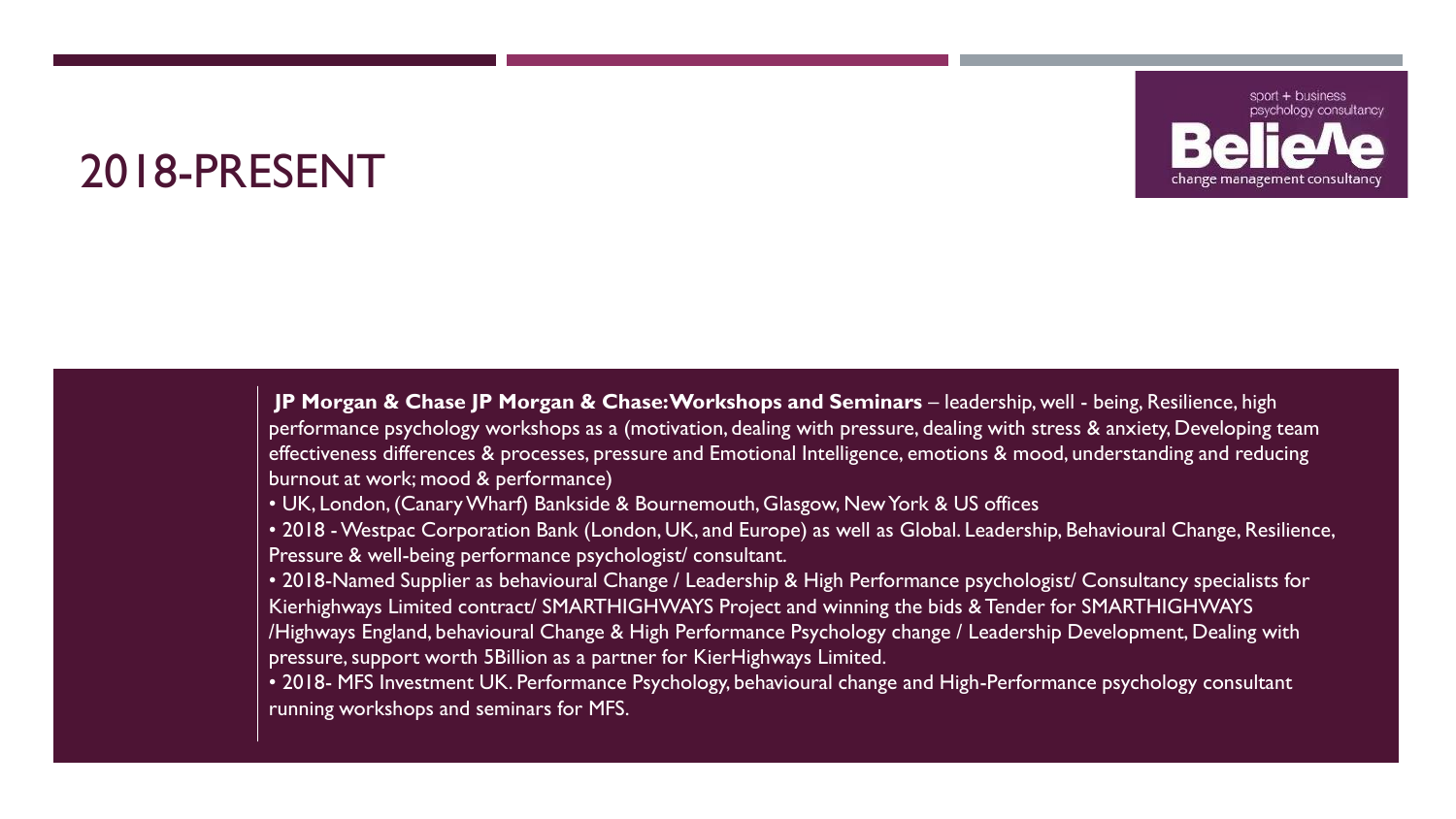

**BARCLAYS BANK PLC – GLOBAL FACULTY OF LEARNING –** (1, CHURCHILL PLACE, CANARY WHARF), LONDON. E14 5RB. WORKING GLOBALLY AS A LEADERSHIP, CHANGE SPECIALIST & HIGH PERFORMANCE PSYCHOLOGIST (DEALING WITH PRESSURE, EMOTIONAL INTELLIGENCE & GROWTH MINDSET , WELL- BEING, MOOD, EMOTIONS, STRESS AND ANXIETY AS WELL AS BURNOUT IN THE WORKPLACE) ACROSS FUNCTION (INVESTMENT BANKING, LEGAL, COMPLIANCE, FX, RETAIL)

#### London New York **Washington** San Francisco LA Singapore Jo burg Hong Kong UK Asia **India** Pakistan Middle East -Africa's

- Believe Consulting currently offers Sport Psychology support to the following sports and arts: 2019-
- GB Olympic Gymnastics
- GB & Olympic Skiing Professional Premiership football (Female & Male Premiership) & Youth Academy Tottenham FC (Spurs) & Chelsea FC
- Professional Water skiers
- International Professional Tennis players (ATP) players (Top 200)
- International and professional Rugby Players (Premiership)
- International Fencers
- Scotland & Ireland international Rugby players
- Professional and International Cricketers.
- Female Olympic athletes Professional Dancers
- Performance Psychologist for NFBA UK (National Fast Bowling Academy UK)
- GB & International Badminton players
- International Premiership Footballers Youth County Elite Cricketers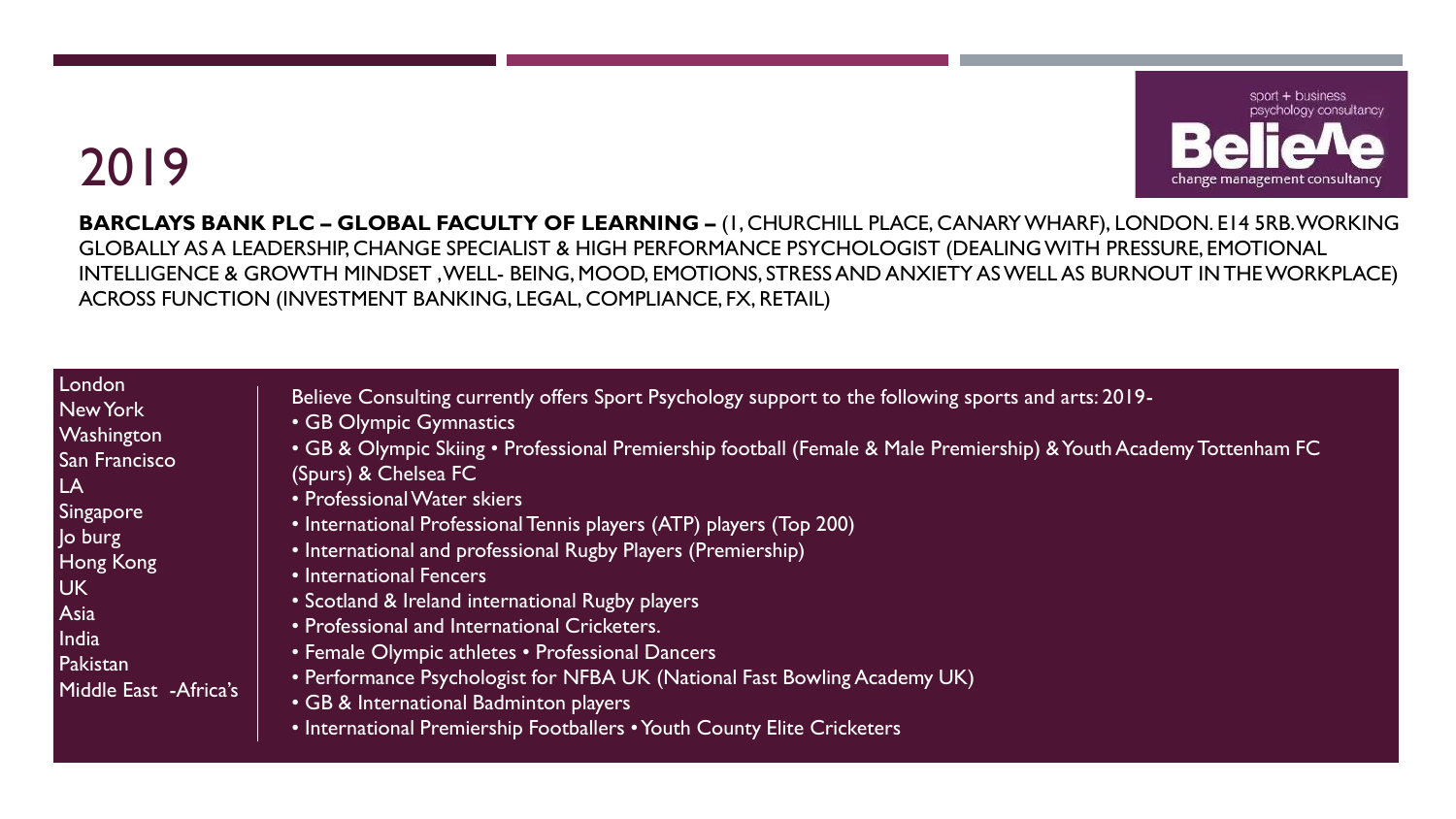

**JP Morgan & Chase JP Morgan & Chase Workshops and Seminars** – leadership, well - being, Resilience, Behavioural change, high performance workshops as a performance psychologist (motivation, dealing with pressure, dealing with stress & anxiety, emotional Intelligence & Developing team effectiveness differences & processes, pressure and Emotional Intelligence, emotions & mood, understanding and reducing burnout at work; mood & performance)

• UK, London, (Canary Wharf) Bankside & Bournemouth, Glasgow, New York & US offices

• 2019-Westpac Corporation Bank (London, UK, & Europe) as well as Global. Leadership, Resilience, Pressure, Behavioural Change & well- being performance psychologist /consultant.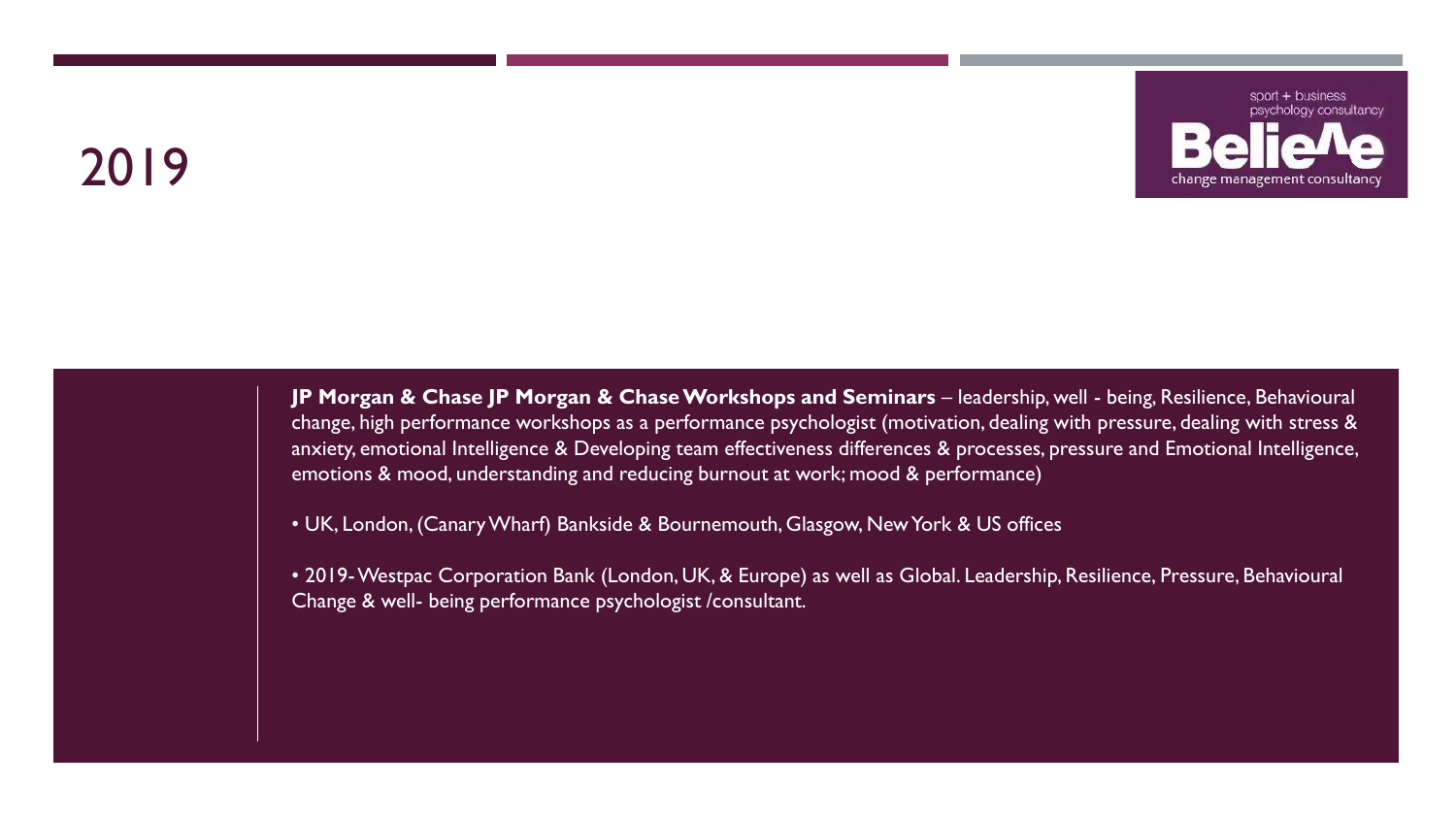

**BARCLAYS BANK PLC – GLOBAL FACULTY OF LEARNING –** (1, CHURCHILL PLACE, CANARY WHARF), LONDON. E14 5RB. WORKING GLOBALLY AS A LEADERSHIP SPECIALIST & PERFORMANCE PSYCHOLOGIST & BEHAVIOURAL CHANGE, PERFORMANCE CONSULTANT ACROSS FUNCTION (INVESTMENT BANKING, LEGAL, COMPLIANCE, FX, RETAIL)

#### London New York **Washington** San Francisco LA Singapore Jo burg Hong Kong UK Asia **India** Pakistan Middle East -Africa's

Believe Consulting currently offers Sport Psychology support to the following sports and arts:

- GB & Olympic Skiing
- Professional Premiership football & Male Premiership) & Youth Academy Tottenham FC (Spurs) & Chelsea FC
- International Professional Tennis players (ATP) players (ATP Top 200)
- International and professional Rugby Players (Premiership)
- Scotland & Ireland international Rugby players
- Performance psychologist for NFBA UK (National Fast Bowling Academy UK)
- Professional and International Cricketers.
- International Fencers
- GB & International Badminton players
- Professional Dancers
- International Professional Footballers
- Elite County Cricketers (Youth)